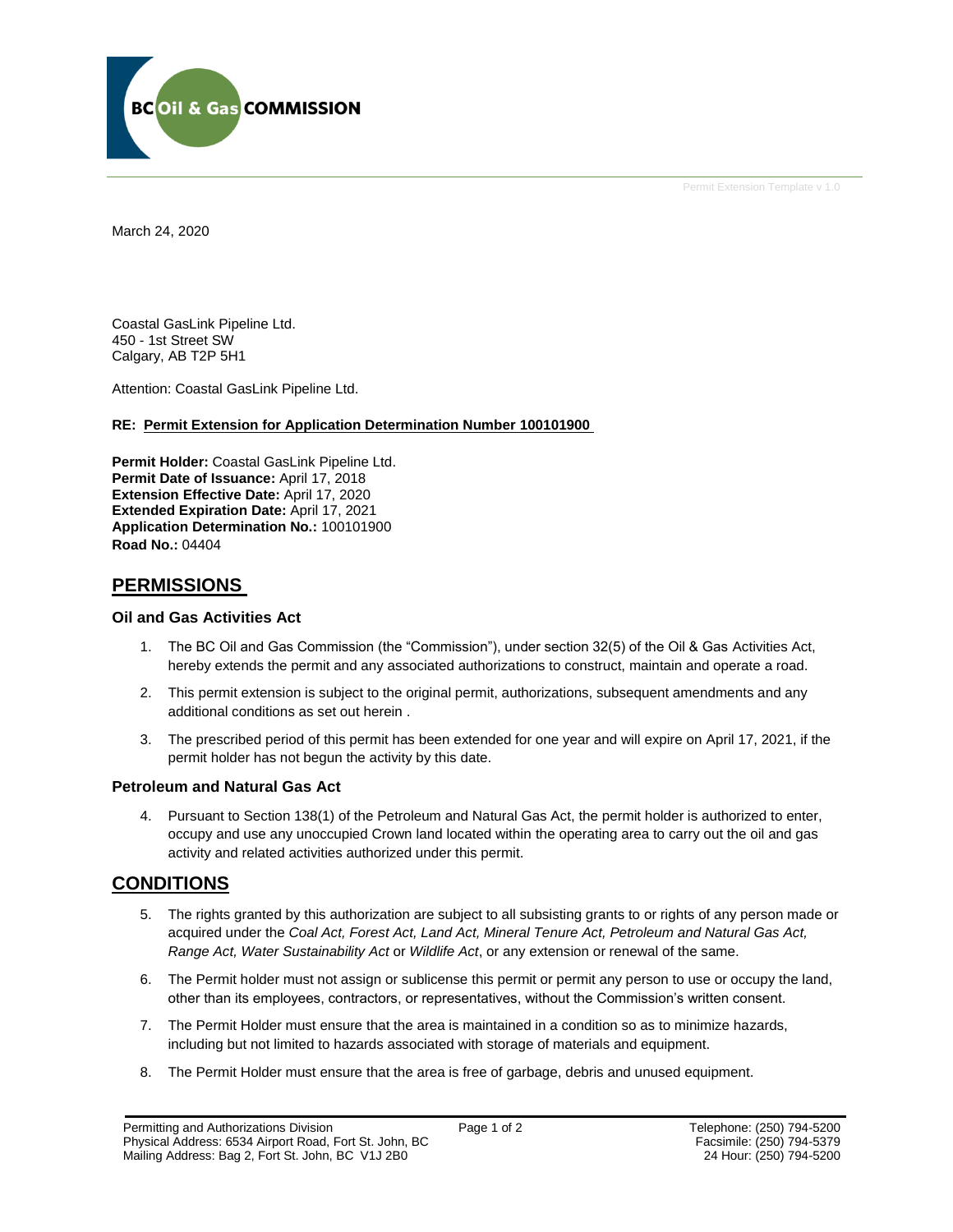# **ADVISORY GUIDANCE**

- 1. Appropriate *Land Act* tenure will be issued upon acceptance of the post-construction plan. Submission of the original application and submission of the post-construction plan is considered application for all subsequent *Land Act* tenures; no further applications for replacement tenure is required.
- 2. The term "unused equipment" has the same definition as in the Drilling and Production Regulation.

This extension forms an integral part of the permit and should be attached thereto.

T  $\int_{\mathbb{R}^d}$  and  $\int_{\mathbb{R}^d}$  and  $\int_{\mathbb{R}^d}$ 

Norberto Pancera Authorized Signatory Commission Delegated Decision Maker

Copied to: Land Agent – Canada West Land Services Ltd. Ministry of Forests District Office – (DND) Nadina Natural Resource District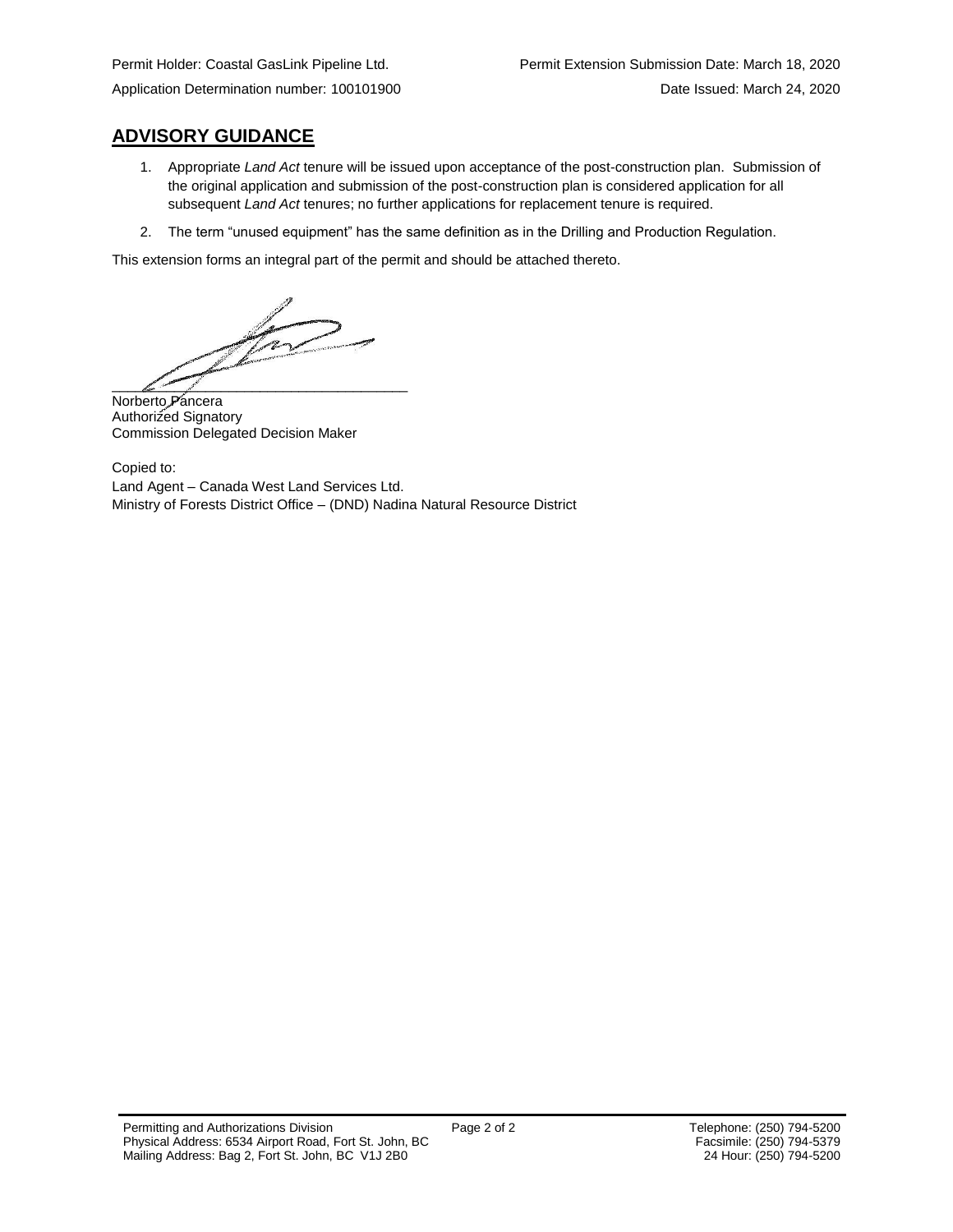

OGAA Permit Template v 4.0

April 17, 2018

Coastal GasLink Pipeline Ltd. 450 - 1st Street SW Calgary, AB T2P 5H1

[Attention:](#page-2-0) Coastal GasLink Pipeline Ltd.

#### **RE: Determination of Application Area Number 100101900**

**[Permit Holder:](#page-2-0)** Coastal GasLink Pipeline Ltd. **[Date of Issuance:](#page-2-0)** April 17, 2018 **[Effective Date:](#page-2-1)** April 17, 2018 **[Application Submitted Date:](#page-2-0)** March 29, 2017 **[Application Determination Number](#page-2-0)**: 100101900 **Approved Disturbance Footprint:** 0.474 ha

### **ACTIVITIES APPROVED**

**[Road Number No.:](#page-2-0) 04404 <b>[Segment No.:](https://bi.bcogc.ca/Application%20Processing/Interactive%20Reports/(BIL-041)%20AMS%20Decision%20Summary.aspx) 001 [Changes In and About a Stream](#page-2-0)**: 0003744

# **GENERAL PERMISSIONS, AUTHORIZATIONS and CONDITIONS PERMISSIONS**

#### **Oil and Gas Activities Act**

- <span id="page-2-0"></span>1. The BC Oil and Gas Commission, under section 25 (1) of the *Oil and Gas Activities Act*, hereby permits the Permit Holder referenced above to carry out the following activities, indicated in the Approved Activities table above, subject to the conditions contained herein, any applicable exemptions and authorizations:
	- a) To construct, maintain and operate an oil and gas road as detailed in the Activity Details tables below.
- <span id="page-2-1"></span>2. The permissions and authorizations granted under this permit are limited to the area identified in the spatial data submitted to the Commission in the permit application as identified and dated above; herein after referred to as the 'activity area'.

#### **Petroleum and Natural Gas Act**

- 3. Pursuant to section 138(1) of the *Petroleum and Natural Gas Act,* the Permit Holder is permitted to enter, occupy and use any unoccupied Crown land located within the activity area to carry out the oil and gas activities and related activities permitted, or authorized herein.
	- a) The permission to occupy and use Crown land does not entitle the Permit Holder to exclusive possession of the area.
	- b) The total disturbance within the activity area must not exceed the total approved disturbance footprint as referenced above.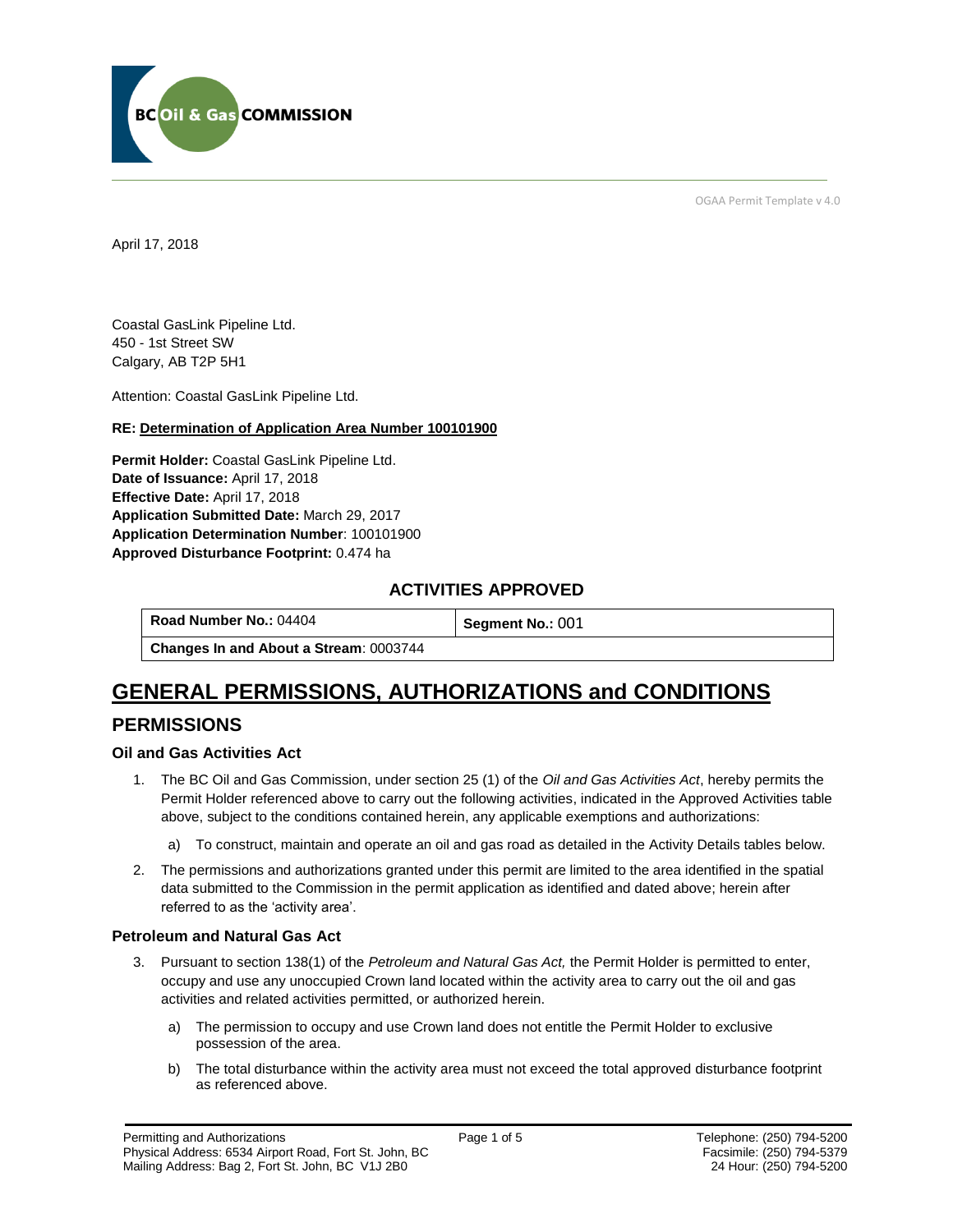# **AUTHORIZATIONS**

#### **Forest Act**

4. The Commission, pursuant to section 47.4 of the *Forest Act*, hereby authorizes the removal of Crown timber from the activity area under the cutting permits associated with the Master Licence(s) as follows:

> **[Master Licence to Cut No.:](#page-2-0)** M02343 **[Cutting Permit No.:](#page-2-0)** 33

**[Timber Mark No.:](#page-2-0)** MTC147

**[Total New Cut:](#page-2-0)** 0.47 ha

**[Forest District](https://ams-crd.bcogc.ca/crd/)**: (DND) Nadina Natural Resource District

**[Region:](#page-2-1)** Interior

5. The cutting permits are deemed spent upon the submission of the post-construction plan or upon either the cancellation or expiry of the activities authorized under the permit.

# **CONDITIONS**

#### **Notification**

- 6. Within 60 days of the completion of construction activities under this permit, the Permit Holder must submit to the Commission a post-construction plan as a shapefile and PDF plan accurately identifying the location of the total area actually disturbed under this permit. The shapefile and plan must be submitted via eSubmission.
- 7. The permit holder must notify Cheslatta Carrier Nation a minimum of five (5) days prior to commencement of construction activities.
- 8. The permit holder must notify Carrier Sekani Tribal Council a minimum of five (5) days prior to commencement of construction activities.
- 9. The Permit Holder must notify any First Nations who may have aboriginal interests identified, as per the BC First Nations Consultative Areas Database, a minimum of five (5) working days prior to commencement of construction.
- 10. The permit holder must notify Wet'suwet'en First Nation a minimum of five (5) days prior to commencement of construction activities.
- 11. The permit holder must notify Stellat'en First Nation a minimum of five (5) days prior to commencement of construction activities.
- 12. The permit holder must notify Skin Tyee Nation a minimum of five (5) days prior to commencement of construction activities.
- 13. The permit holder must notify Nee Tahi Buhn Indian Band a minimum of five (5) days prior to commencement of construction activities.

#### **General**

- 14. The rights granted by this permit in relation to unoccupied Crown land are subject to all subsisting grants to or rights of any person made or acquired under the *Coal Act, Forest Act, Land Act, Mineral Tenure Act, Petroleum and Natural Gas Act, Range Act, Water Sustainability Act* or *Wildlife Act*, or any extension or renewal of the same.
- 15. The Permit Holder must not assign, sublicense or permit any person other than its employees, contractors or representatives to use or occupy any Crown land within the activity area, other than its employees, contractors or representatives, without the Commission's written consent.
- 16. The Permit Holder must ensure that any Crown land within the activity area is maintained in a condition so as to minimize hazards, including but not limited to hazards associated with storage of materials and equipment.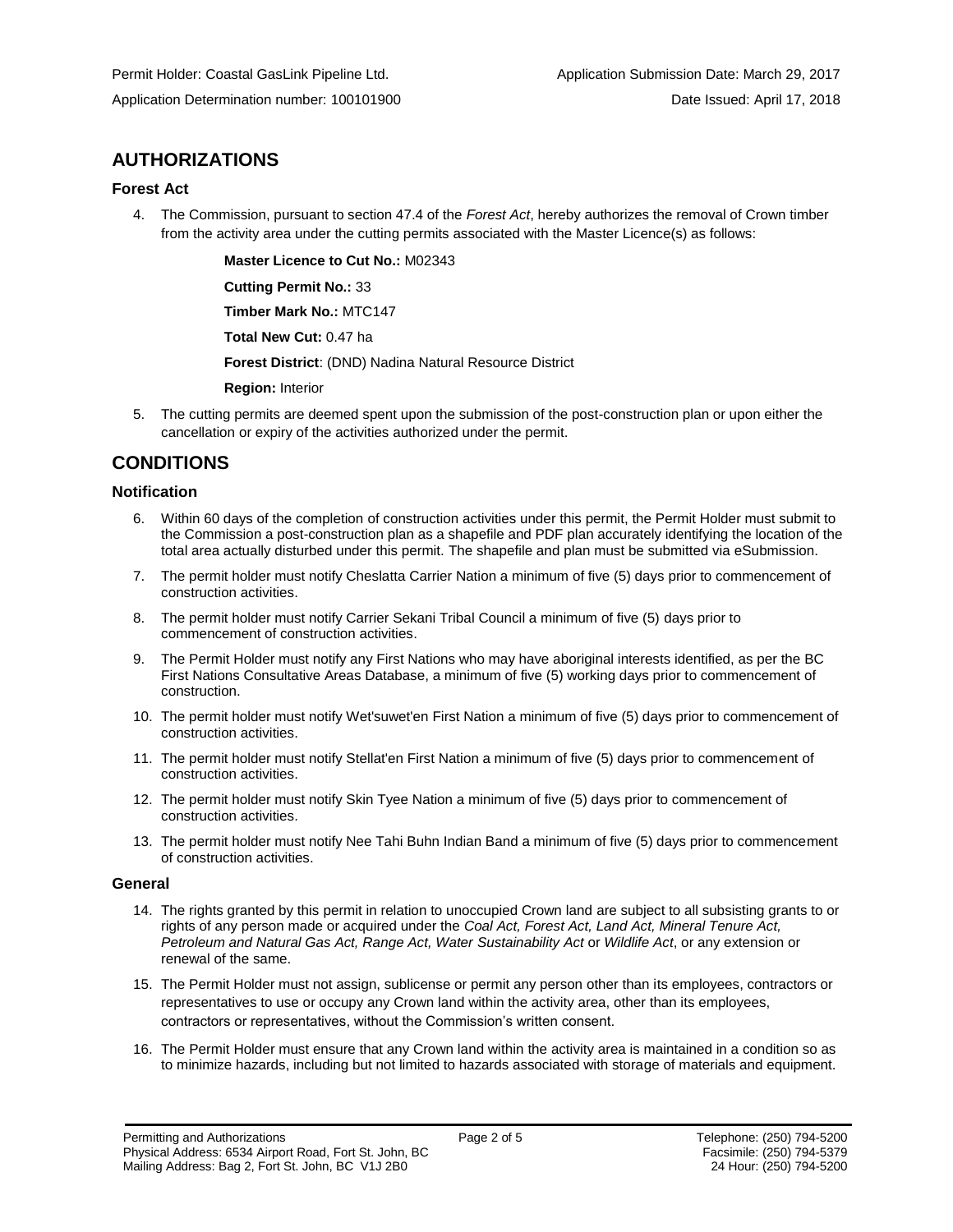17. The Permit Holder must ensure that any Crown land within the activity area is maintained free of garbage, debris and unused equipment.

#### **Environmental**

- 18. Construction activities must not result in rutting, compaction or erosion of soils that cannot be reasonably rehabilitated to similar levels of soil productivity that existed on the activity area prior to the construction activities taking place.
- 19. Any temporary access must be constructed and maintained in a manner that provides for proper surface drainage, prevents pooling on the surface, and maintains slope integrity.

#### **Clearing**

- 20. The Permit Holder is permitted to fell any trees located on Crown land within 1.5 tree lengths of the activity area that are considered to be a safety hazard according to *Workers Compensation Act* regulations and must be felled in order to eliminate the hazard. Trees or portions of these trees that can be accessed from the activity area without causing damage to standing timber may be harvested.
- 21. The holder of the cutting permit must pay to the government, stumpage and any waste billing determined in accordance with the terms of this authorization.
- 22. All harvested Crown Timber must be marked with the cutting permit's associated Timber Mark.
- 23. Stumpage for cutting permits falling within the Interior Area, as defined in the Interior Appraisal Manual (Manual) will be calculated in accordance with the Manual as amended from time to time. In the current version of the Manual, stumpage will be determined in accordance with Table 6-3 (volume based)
- 24. Any waste assessments applied under the Master Licence to Cut are subject to the merchantability specifications and monetary waste billing requirements in the Provincial Logging Residue and Waste Manual specific to the region associated with the Cutting Permit authorization.

#### **Water Course Crossings and Works**

- 25. Stream, lake and wetland crossings must be constructed in accordance with the methods and any mitigations, as specified in the application.
- 26. In-stream activities within a fish bearing stream, lake or wetland must occur
	- a) [during the applicable reduced risk work windows as specified in the](#page-2-0) Region 7 Omineca Reduced Risk Timing Windows for Fish and Wildlife; or
	- b) in accordance with alternative timing and associated mitigation recommended by a Qualified Professional and accepted by the Commission; or
	- c) in accordance with an authorization or letter of advice from Fisheries and Oceans Canada that is provided to the Commission.
- 27. At any time, the Commission may suspend instream works authorized under this permit. Suspensions on instream works will remain in place until such time as the Commission notifies permit holders that works may resume. Reasons for suspension of works may include, but are not limited to, drought conditions and increased environmental or public safety risks
- 28. Following initial construction, stream crossings are authorized for necessary road modification or maintenance activities on the activity area except for:
	- a) construction or replacement of a bridge or major culvert on a S1, S2, S3 or S5 stream;
	- b) installation of a closed bottom structure in a fish bearing stream;
	- c) excavation or grading of a stream bank or stream bed;
	- d) works within a Temperature Sensitive Stream established by order under s. 27 of the Environmental Protection and Management Regulation; or
	- e) Works within a Fisheries Sensitive Watershed established by order under section 28 of the Environmental Protection and Management Regulation.
- 29. Stream crossings for roads must be constructed, maintained and deactivated according to the following requirements, as applicable: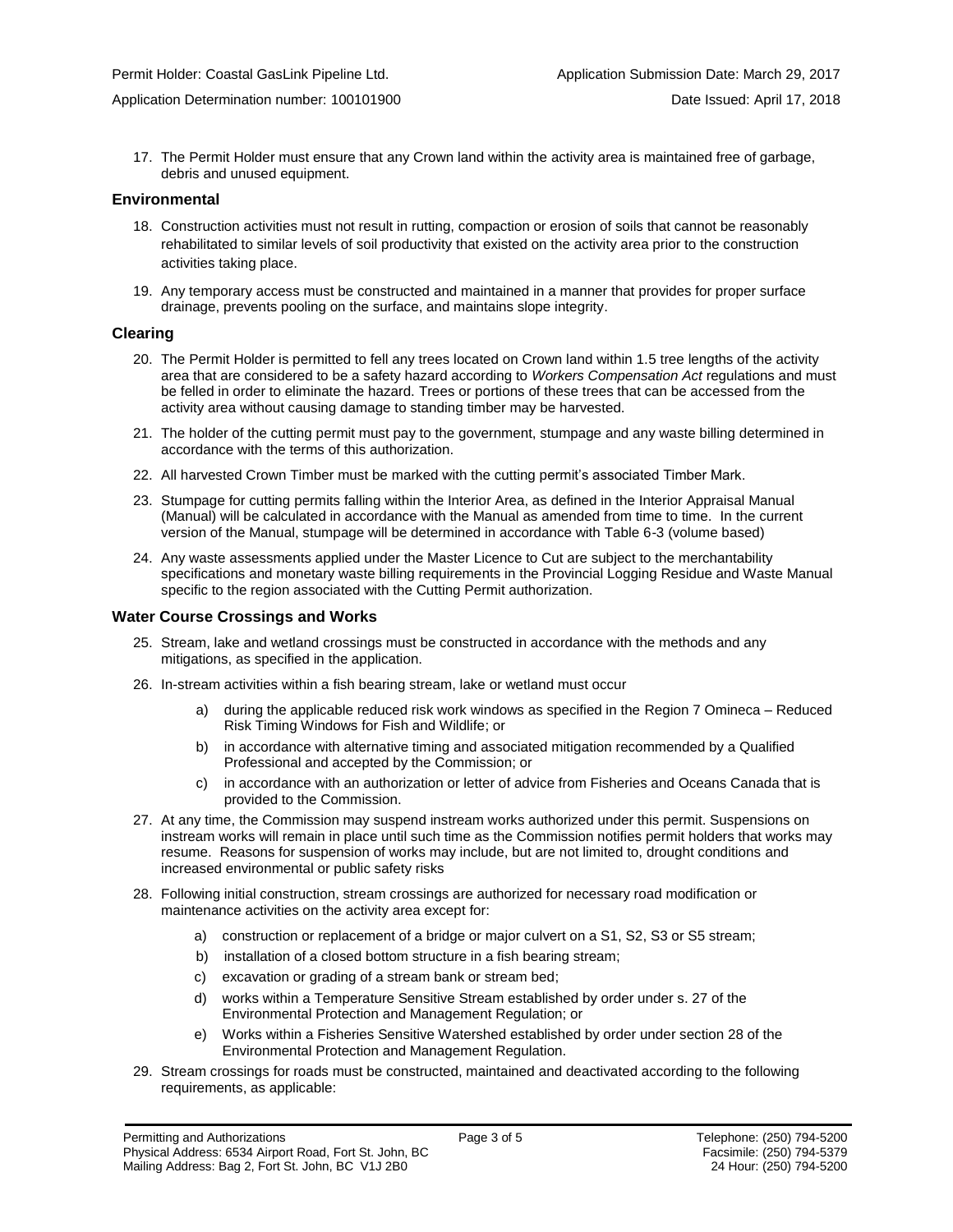- a) Only bridges, culverts, ice bridges or snow fills may be constructed at stream crossings.
- b) Snow fills must consist of clean snow and may only be located on streams that are dry or frozen to the bottom during the period of construction, maintenance and use. Where periodic thaws are anticipated, culverts must be installed to allow meltwater to pass through. Snow fill and any installed culverts must be removed prior to spring snow melt.
- c) Ice bridges on fish bearing streams may only be constructed where sufficient water depth and stream flows prevent the bridge structure from coming in contact with the stream bottom.
- d) Water applied to construct an ice bridge on a water body must be sourced in accordance with the *Water Sustainability Act* unless
	- (i) the water body is a stream with a stream channel width of at least 5 meters and is not designated as a sensitive stream under the Fish Protection Act, or has a riparian class of W1, W3, or L1,
	- (ii) the water is sourced from the same water body proximal to the location on which the ice bridge is constructed,
	- (iii) the water body is not within the boundaries of a public park,
	- (iv) pump intakes do not disturb beds of streams or wetlands except as necessary for the safe installation and operation of equipment, and are screened with a maximum mesh size and approach velocity in accordance with the Fisheries and Oceans Canada Freshwater Intake End-of-Pipe Fish Screen Guideline, and
		- (a) where the water body is a stream, the flow of water in the stream at the time and location of pumping exceeds 60 litres per second and the instantaneous pumping rate does not exceed 1% of the water flowing in the water body at the time and location the pumping occurs, or
		- (b) where the water body is a lake or pond, the cumulative volume of water withdrawn does not exceed 10 cm of lake or pond depth, calculated as the product of lake or pond surface area x 10 cm;
- e) Bridge or culvert abutments, footings and scour protection must be located outside the natural stream channel and must not constrict the channel width.
- f) Equipment used for activities under this Permit must not be situated in a stream channel unless it is dry or frozen to the bottom at the time of the activity.
- 30. Wetland crossings must be constructed, maintained and removed in accordance with the following:
	- a) Organic cover within and adjacent to the wetland must be retained;
	- b) Minimize erosion or release of sediment within the wetland;
	- c) Any padding materials must be placed on the wetland surface only and must not be used for infilling;
	- d) Any padding materials must be removed as soon as practicable following construction, considering weather and ground conditions; and
	- e) The wetland, including banks and bed, must be restored, to the extent practicable, to the condition that existed before the crossing was initiated.

#### **Archaeology**

- 31. An AIA report must be submitted to the Commission as soon as practicable.
- 32. If artifacts, features, materials or things protected under section 13(2) of the Heritage Conservation Act are identified the permit holder must, unless the permit holder holds a permit under section 12 of the Heritage Conservation Act issued by the Commission in respect of that artifact, feature, material or thing:
	- a) immediately cease all work in the vicinity of the artifacts, features, materials or things;
	- b) immediately notify the Commission and the Archaeology Branch of the Ministry of Forests, Lands and Natural Resource Operations
	- c) refrain from resuming work in the vicinity of the artifacts, features, materials or things except in accordance with an appropriate mitigation plan that has been prepared in accordance with the Heritage Conservation Act and approved by the Archaeology Branch of the Ministry of Forests, Lands and Natural Resource Operations.